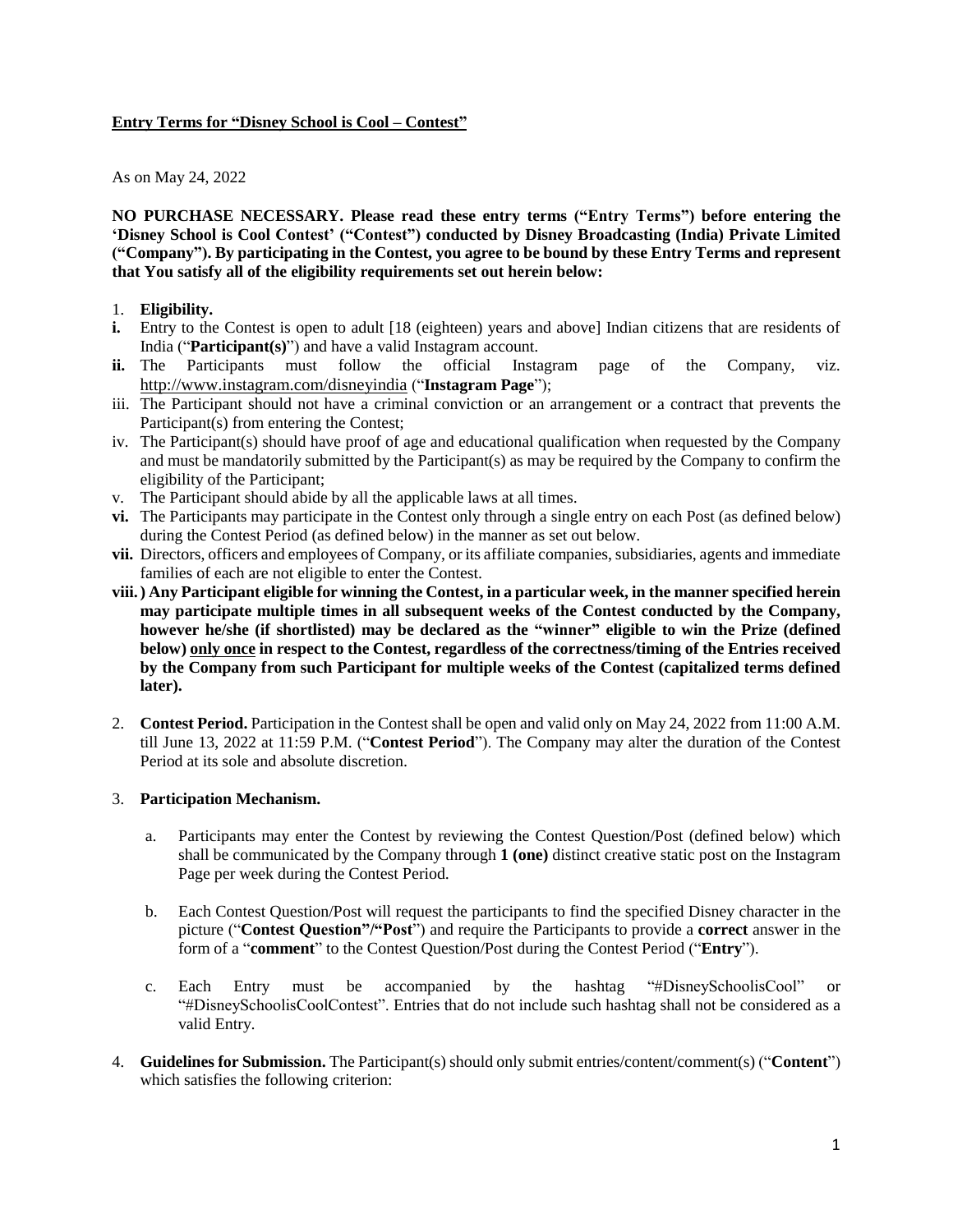- i. Relevant to the Contest as specified above.
- ii. Should be original, authored/owned by the Participant(s) alone in his/her individual capacity and does not infringe and/or violate any intellectual property of third party and/or privacy/personality rights;
- iii. Has not prior to the submission of the Content, pitched orshared or presented to any third party including but not limited to any persons, broadcasters, production houses, media companies;
- iv. Should be in good taste and not be unlawful, misleading, discriminatory, fraudulent, profane, obscene, vulgar, libelous, blasphemous, derogatory, defamatory, insulting, annoying, hurting religious sentiments, national sentiments, immoral, abusive, offensive, insensitive to any person/ occupation/religious sections/gender/age group/sections of the society, in violation of any applicable laws and/or in any manner infringes the intellectual property rights including copyright rights of third party(ies) and /or their privacy rights;

### You hereby understand and agree that the Company, at its sole discretion, reserves the right to reject any *Content, which does not adhere to the above stated requirements.*

- 5. **Winners.** Winners shall be announced on a weekly basis during the Contest Period. Every week, after submission of all the entries on the Instagram Page during the relevant week of the Contest Period, the Company shall internally evaluate the entries to ensure compliance with the Participation Mechanism and the Guidelines for Submission. Upon completion of evaluation, all Entries that provide complete and correct responses/comments to the Contest Question/Post during the Contest Period shall be shortlisted by the Company ("**Shortlisted Entries**") for the purpose of the Contest. From the list of Shortlisted Entries, a randomizer will be used to select the final 3 (three) winners of the Contest ("**Winners**") for the relevant week. It is clarified that the total number of Winners for the Contest shall not exceed 3 (three) in number per week. **The Participants agree and confirm that in order to maximize their chance of winning the Contest, the Participants may post multiple entries/comments to the Post/Contest Question however, only the first entry/comment received by a Participant in relation to the Post/Contest Question shall be considered for the purpose of the Contest.** The Participant(s) agrees not to spam and/or post/comment multiple times. In case, a Participant(s) is found indulging in such acts, he/she shall stand disqualified from participating in the Contest.
- 6. **Verification of Winners.** The Winners of a particular Week shall be intimated of winning via a private message in their Instagram inbox ("**Private Message**") and will be requested to provide their name, age, email id and phone number ("**Contact Details**") within 12 (twelve) hours of such Private Message. In the event any Winner(s) fails to submit their details within the requisite time specified above then their Entry shall be invalidated. Upon receipt of the Contact Details, the Company or its authorized representatives shall contact the eligible Winners via email to submit (including but not limited to) scanned copies of their identity proof, age proof and address proof (e.g. school leaving or transfer certificate/college leaving or transfer certificate) ("**Documents**") within 12 (twelve) hours of such email. In the event, any Winner(s) fails to submit the Documents within the time specified above, his/her participation in the Contest shall be invalidated and the Company shall forfeit his/her chance to win the Prize. Upon verification of Documents, the Company shall either reject or accept the Winners. In the event of rejection of any Winner(s) pursuant to the abovementioned criteria, the Company shall have the right but not the obligation to shortlist another Participant(s) as Winner(s) in place of such forfeited Participant(s) and such decision of the Company shall be final and binding. Once the Winner(s) is accepted, the Prize shall be delivered at such address as may be confirmed by the Winner for delivery of the Prize. All decisions of the Company in respect of choosing Winner(s) shall be final and binding and no correspondence shall be entertained in relation to any decision made by the Company in this regard.
- 7. **Prize**. After verification of the Winners, the names of the Winners shall be announced by the Company, on a weekly basis, on the Instagram Page. Each Winner shall be eligible to win a gift ("**Prize(s)**") as determined by the Company, in its sole and absolute discretion. Each Winner shall be eligible to win 1 (one) Prize only, per week, during the Contest Period, which will be delivered to the Winner(s) at the address confirmed by the Winner(s). It is clarified that only Winner(s) who fulfill all the requirements set out in these Terms and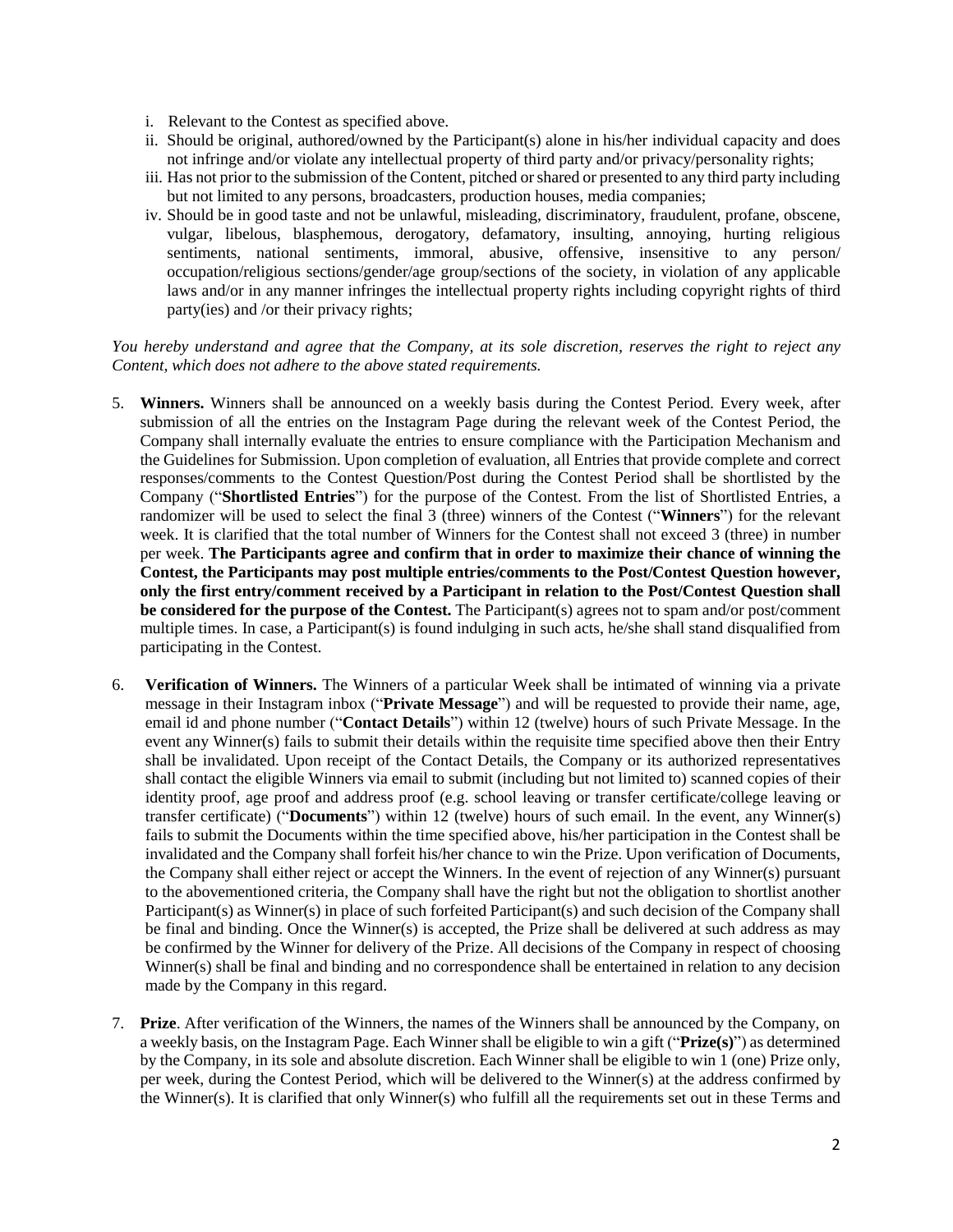Conditions including submitting valid documents to the Company for verification, to the satisfaction of the Company shall be entitled to win the Prize.

- 8. **Acknowledgements.** The Participant agrees that Participant's entry to the Contest is subject to and acknowledges that such entry shall be wholly compliant and consistent with, the Instagram Terms of Use.
- 9. **Restrictions and Exclusions for Prize**. Given the COVID-19 situation in India, the Company shall endeavor to deliver the Prize to the concerned Winner within 3 (three) months from the date he/she is informed of winning the Prize. However, in case of any further delay due to the COVID-19 situation in India, the Participant will be informed of the same together with the tentative delivery date for the Prize. The Prize is non-transferable and shall not be exchanged for cash. Prize(s) returned as undelivered or otherwise not claimed/availed within 7 (seven) days after delivery of notification shall be forfeited and may be awarded to an alternative Participant. The Company reserves the right to substitute the Prize(s). The Prize(s) shall be awarded "AS IS" and WITHOUT WARRANTY OF ANY KIND, express or implied, (including, without limitation, any implied warranty of merchantability or fitness for a particular purpose). The Company shall not be responsible if the delivery of the Prize is not possible due to reasons including but not limited to incorrect email address provided by the Participant(s), package being unclaimed, incorrect phone number, incorrect delivery address, etc. Further, the Company shall not be responsible or liable for any technical disruption and/or failure and/ or any other difficulties of such nature, due to which the Winner is unreachable or for any other difficulties of such nature, due to which the Company is unable to intimate the Winner or deliver the Prize to the Winner. In the event the Winners do not accept or agree to these Entry Terms, the Prize shall remain with the Company, and the Company, in its sole discretion may offer such Prize(s) to an alternative Participant. **The Winner shall not sell, license or commercialize the Prize in any way.** All and any incidental costs direct and/or indirect, applicable taxes, in relation to the Prize, shall be borne by the Winner and in no manner whatsoever shall the Company, be responsible or liable for the same in any manner whatsoever. The Company is in no manner whatsoever responsible and/or shall not be held liable in any manner whatsoever, for any injury, loss, outrage, dissatisfaction, death, mental trauma caused to the Participant(s) and/or the Winner in any manner whatsoever or for any reason whatsoever in connection to the Contest and/or Prize. The Company reserves the right to forfeit the Prize in the event it is found by the Company that any information including but not limited Data (defined below) provided by the Participant(s) and/or the Winner is wrong, fraudulent or any misrepresentation is made by the Participant(s) and/or the Winner.
- 10. **Disclaimer**. The Company, Instagram Inc. ("**Instagram**"), or any of its respective parent companies, subsidiaries, affiliates, directors, officers, professional advisors, employees and agencies shall not be responsible for: (a) any late, lost, misrouted, garbled or distorted or damaged transmissions or entries; (b) telephone, electronic, hardware, software, network, Internet, or other computer- or communications-related malfunctions or failures; (c) any Contest disruptions, injuries, losses or damages caused by events beyond the control of the Company; or (d) any printing or typographical errors in any materials associated with the Contest. The Company reserves the right to remove any Post or other material from the Instagram Page that the Company considers, in its sole discretion, to be off-topic, inappropriate or objectionable.
- **9. Participant Information**. At the Participant's option, the Participant hereby authorizes and consents to the use of Contact Details and Documents comprising of Participant's personal or sensitive personal information, as applicable, (collectively "**Data**") by the Company including its affiliates, agents, advisors or subcontractors ("**Authorized Entities**"), for such lawful purposes as may be deemed necessary by the Company including for, distribution of any Prize to the Winners, if applicable, pursuant to these Entry Terms. Participant understands and acknowledges that (i) the Data is Participant's personal or sensitive personal information as understood within the meaning of the applicable laws; (ii) Participant has voluntarily and at Participant's option, agreed to provide the Data to the Authorized Entities for such lawful purposes as may be deemed necessary pursuant to these Entry Terms; and (iii) the Data shall or may be transferred by the Authorized Entities including its affiliates, agents or subcontractors, for such lawful purposes as may be deemed necessary pursuant to these Entry Terms. The use of the Data by the Company shall be governed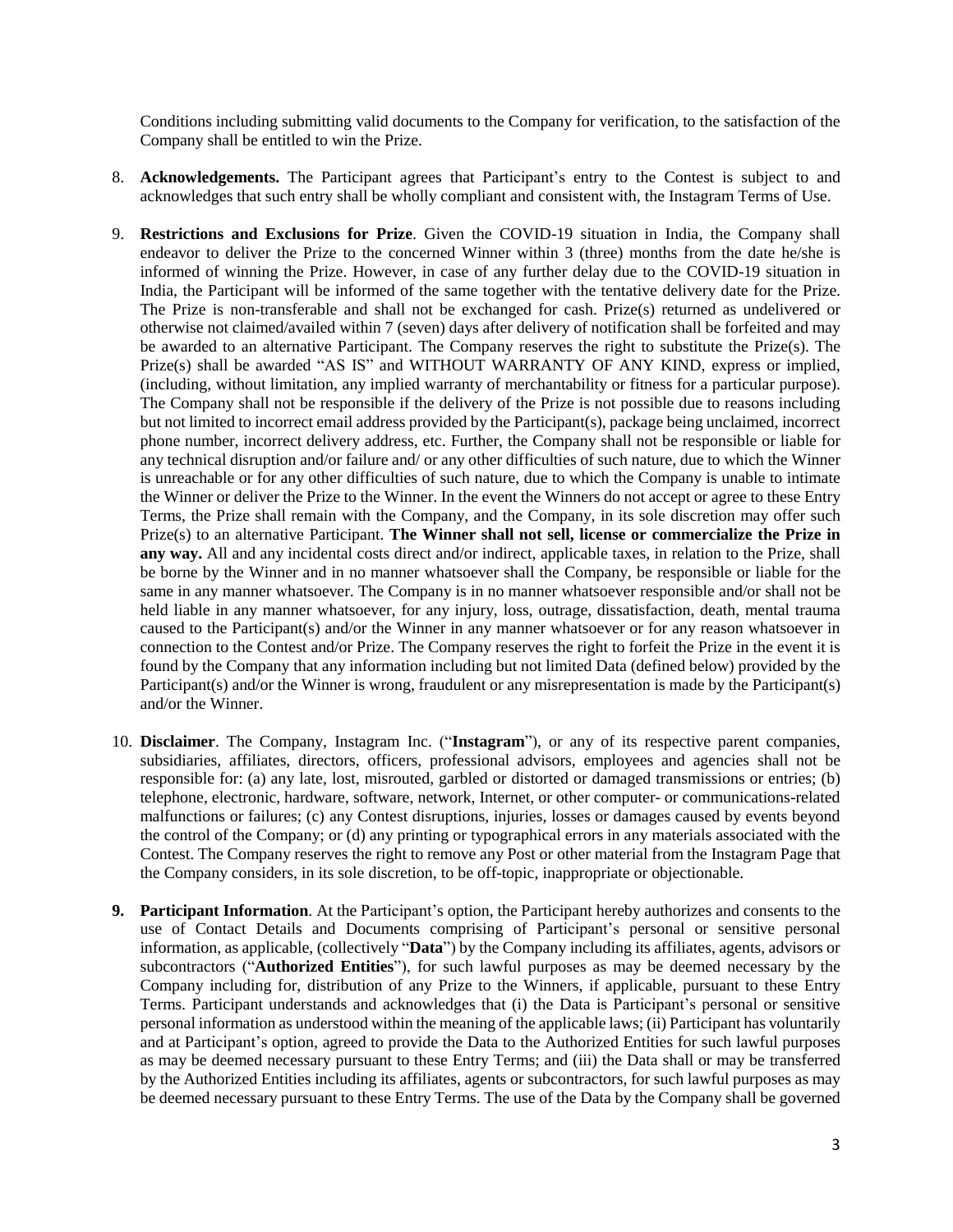by the provisions of the global privacy policy including its addendum as applicable to Indian residents, available at [www.disney.in.](http://www.disney.in/) Participants agree and accept to be bound by the terms thereof.

## **10. Representations, Warranties and Indemnities By You:**

You hereby represent, undertake and warrant as follows:

- 10.1 Nothing in law, contract or otherwise restricts You from submitting the Content or part thereof;
- 10.2 No rights in and to the entry have previously been granted to any third party, nor has the Content been otherwise exploited in any way, either by You or by any third party/(ies);
- 10.3 The Content is completely free of any liens, charges, claims of any nature and/or any other encumbrances of any sort by a third party;
- 10.4 The Content does not contain any confidential information relating to any third party/ies and/or any information relating to a third party which You are not lawfully authorized to disclose whether under a contractual obligation with a third party and/or under applicable laws anywhere across the world. The Content does not contain any sensitive personal data or information.
- 10.5 The Content or part thereof is not defamatory of any person deceased or alive, insensitive to any person or community and/or is not likely to expose the Company to criminal or civil claims;
- 10.6 The Content shall not include any advertisements or solicitation of any business/es;
- 10.7 You undertake to ensure that the submission of Content is, at all times, in compliance with the requirements laid down under the Information Technology (Intermediary Guidelines) Rules, 2011 and accordingly You shall not host, display, upload, publish, transmit, update or share any information that belongs to another person and which You do not have right to;
	- a. that is grossly harmful, harassing, blasphemous defamatory, obscene, pornographic, paedophilic, libellous, invasive of another's privacy, hateful, or racially, ethnically objectionable, disparaging, relating or encouraging money laundering or gambling, or otherwise unlawful in any manner whatever;
	- b. that harm minors in any way;
	- c. that infringes any patent, trademark, copyright or other proprietary rights;
	- d. that violates any privacy laws for the time being in force;
	- e. that deceives or misleads the addressee about the origin of such messages or communicates any information which is grossly offensive or menacing in nature;
	- f. by impersonates another person;
	- g. that contains software viruses or any other computer code, files or programs designed to interrupt, destroy or limit the functionality of any computer resource;
	- h. that threatens the unity, integrity, defence, security or sovereignty of India, friendly relations with foreign states, or public order or causes incitement to the commission of any cognisable offence or prevents investigation of any offence or is insulting any other nation.
- **11. Miscellaneous.** Participants agree to be bound by these Terms and by the decisions of the Company, which are final and binding in all respects. The Company reserves the right to change these Entry Terms at any time, in its sole discretion, and to suspend or cancel the Contest or any Participant's participation in the Contest should viruses, bugs, unauthorized human intervention or other causes beyond the Company's control affect the administration, security or proper conduct of the Contest or the Company otherwise becomes (as determined in its sole discretion) incapable of running the Contest as planned. Participants who violate the Entry Terms, tamper with the operation of the Contest or engage in any conduct that is detrimental or unfair to the Company, the Contest or any other Participants (in each case as determined in the Company sole and absolute discretion) are subject to disqualification. The Company reserves the right to exclude Participants whose eligibility is in question or who have been disqualified or are otherwise ineligible to enter the Contest.
- **12. General Release.** By entering the Contest, Participants agree to indemnify the Company, Instagram, and any of their respective parent companies, subsidiaries, affiliates, directors, officers, employees and agencies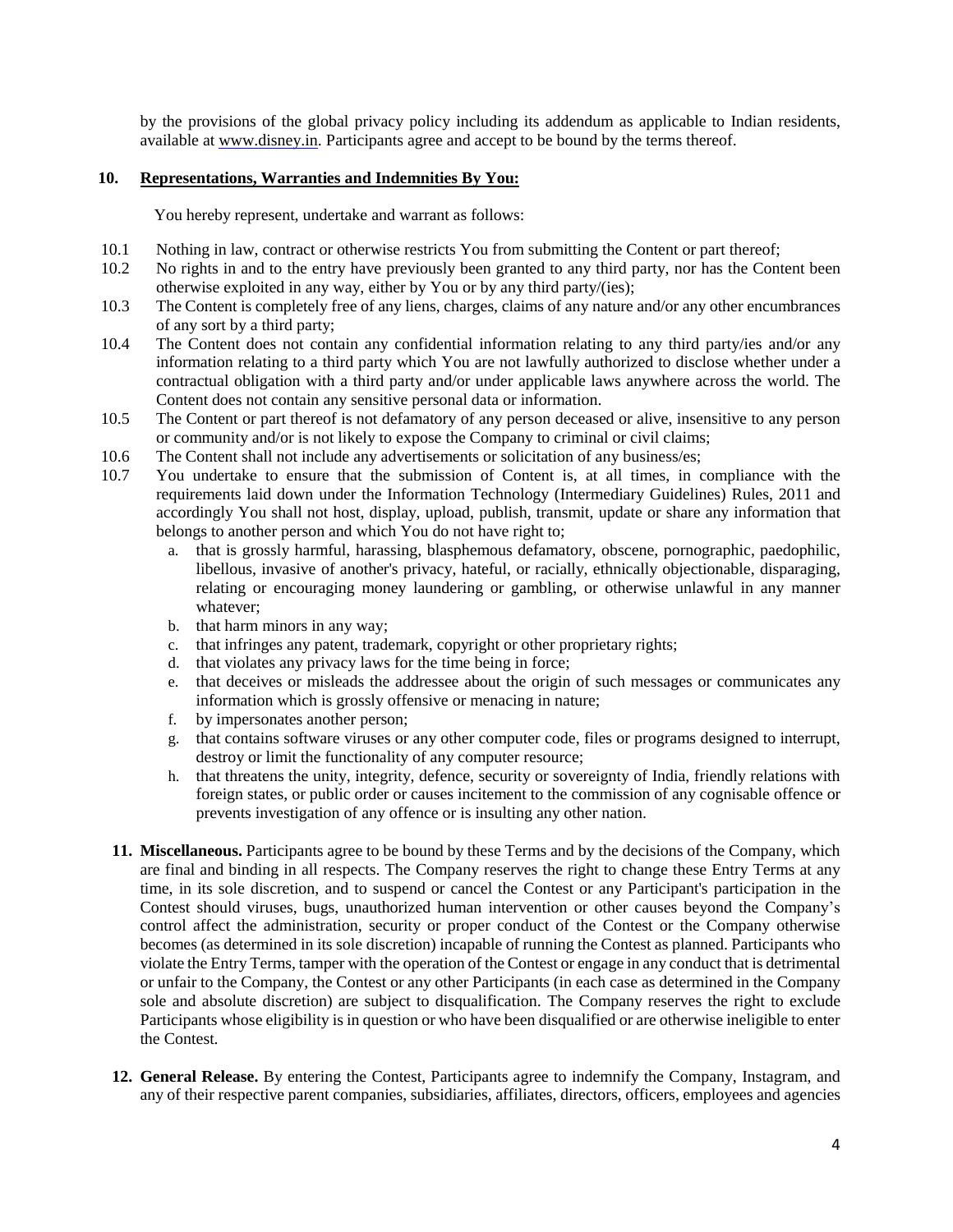from any liability whatsoever, and waive any and all causes of action, related to any claims, costs, injuries, losses, or damages of any kind arising out of or in connection with the Contest. Participant understands that this Contest is in no way sponsored, endorsed or administered by, or associated with, Instagram.

## **13. Other General Terms**:

- **i.** An external third-party agency may be appointed by the Company who will provide MIS/ report of userwise comments made on the Post/Contest Questions to the Company and the Company will initiate the initial assessment based on the same reports. The Company and/or such third-party agency shall not be responsible in the event any entry is not received due to any technical error of any nature whatsoever. For purposes of the Terms and Conditions, "receipt" of an entry occurs when the website server records the entry information upon the entrant clicking "Post/Submit" button. Any automated receipt confirmation does not constitute proof of actual receipt.
- **ii.** The Participant(s) agree and confirm that the Company shall at no time be held responsible and/or liable for any non-receipt of an entry due to a technical error and/or defect in the functioning of the website server, network problem, breakdown of machinery, unclear network, disruption in the network and to the extent permissible in law, the Participant(s) waives his/ her right to initiate any claim, proceedings, actions, damages, suits, in relation to the same against the Company and/or its affiliates.
- **iii.** For the purposes of this Contest, by uploading and /or submitting/ Content on the Instagram Page, the Participant(s) agree and undertake to be unconditionally bound by the terms and conditions, terms of use, privacy policy and user generated content policy of Instagram. It is further clarified that Instagram reserves the sole and exclusive right to make any amendments to its terms and conditions from time to time, at its discretion, and the Participant shall be responsible for checking the same without any recourse to the Company. Any content uploaded on the platform in any other format other than that prescribed by such platform will be deemed invalid and will be disqualified from the Contest without any prior intimation by the Company. The Participant hereby agrees that any dispute arising between the Participant and Instagram shall be resolved directly with Instagram, without any recourse to the Company.
- **iv.** The upload or submission of posts/comments will result in the use and consumption of data for which data charges as charged by Participant's internet/ telecom operator may apply. It will be Participant's sole responsibility to understand and enquire charges as may be applicable with Your telecom operator. In case of using Instagram while roaming in different circle/ zone, additional roaming rates may apply. The Company shall not be responsible for any such charges incurred by the Participant. In the event of a dispute arising between the Participant and the telecom operator, the same shall be resolved between the Participant and the telecom operator without recourse to the Company.
- **v.** You hereby agree, represent and undertake to sign/execute, accept additional documents i.e. release letters, company policies etc., and produce further documents, as may be required by the Company promptly, as and when called upon, in relation to your participation in this Contest. The Company reserves the right to reject the entry and disqualify Your participation in case of non-submission and/or delayed submission of such additional documents.
- **vi.** You hereby understand that, upon completion of submission of Content, You shall not withdraw the Content for any reason whatsoever.
- **vii.** The Company shall not be responsible if any selected Participant is not available at their respective mobile numbers/ email id or the mobile numbers are unreachable at the time of the intimation call due to any reasons as a result of which, the Participant misses his/her chance. In this case, the Participant undertakes to not hold the Company responsible for the same;
- **viii.** The Company shall not be responsible to pay for any cost, expenses (save and except what is mentioned under these Terms and Conditions), applicable taxes, duties, charges, license fees, insurance and/or levies applicable under the laws of India, in relation to the Your participation in the Contest. You/ the Participants hereby agree that any such amounts stated above, including all income taxes, withholding taxes shall be solely borne by You and the selected Participants.
- **ix.** Limitation of liability: By submission of the content on the Instagram Page, You acknowledge and agree that: any and all disputes, claims and causes of action arising out of or in connection with the Contest